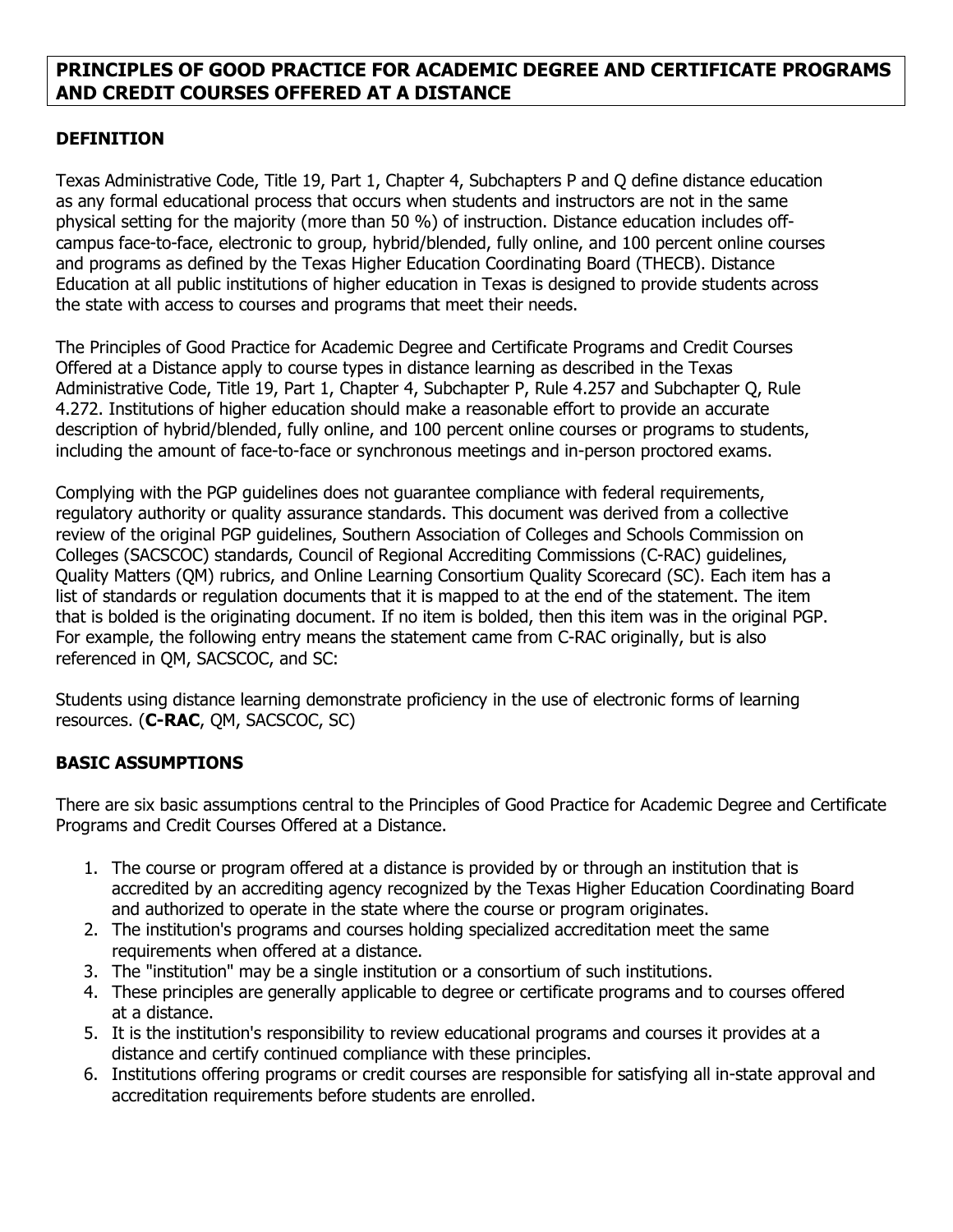## **INSTITUTIONAL CONTEXT AND COMMITMENT**

There are 31 principles related to Institutional Context and Commitment which are separated into the subheadings Role and Mission, Planning, Students and Student Services, Library and Learning Resources, Faculty Support, and Resources for Learning.

## Role and Mission

- 1. If an institution offers a significant portion of its courses and programs at a distance, it should be clearly reflected in the institution's mission. (C-RAC, **SACSCOC**, SC)
- 2. The mission statement explains the role of distance learning within the range of the institution's programs and services. (**C-RAC**, SACSCOC)
- 3. Institutional and program statements of vision and values inform how the distance learning environment is created and supported. (**C-RAC**, SACSCOC)
- 4. As appropriate, the institution incorporates into its distance learning programs methods of meeting the stated institutional goals for the student experience at the institution. (**C-RAC**, SACSCOC)
- 5. The recruitment and admissions programs supporting the distance learning courses and programs appropriately target the student populations to be served. (**C-RAC**, SACSCOC)
- 6. The students enrolled in the institution's distance learning courses and programs fit the admissions requirements for the students the institution intends to serve. (**C-RAC**, SACSCOC)
- 7. Senior administrators and staff can articulate how distance learning is consonant with the institution's mission and goals. (**C-RAC**, SACSCOC, SC)

### Planning

- 8. The institution prepares a multi-year budget for distance learning that includes resources for assessment of program demand, marketing, appropriate levels of faculty and staff, faculty and staff development, library and information resources, and technology infrastructure. (**C-RAC**, SC)
- 9. The institution provides evidence of a multi-year technology plan that addresses its goals for distance learning and includes provision for a robust and scalable technical infrastructure. **(C-RAC)**
- 10. Development and ownership of plans for distance learning extend beyond the administrators directly responsible for it and the programs directly using it. **(C-RAC)**
- 11. Planning documents are explicit about any goals to increase numbers of programs provided through distance learning courses and programs and/or numbers of students to be enrolled in them. **(C-RAC)**
- 12. Plans for distance learning are linked effectively to budget and technology planning to ensure adequate support for current and future offerings. **(C-RAC)**
- 13. Plans for expanding distance learning demonstrate the institution's capacity to assure an appropriate level of quality. **(C-RAC)**
- 14. The institution and its distance learning programs have a track record of conducting needs analysis and of supporting programs. **(C-RAC)**

### Students and Student Services

- 15. Advertising, recruiting, and admissions materials clearly and accurately represent the distance learning course or program and the services available. (C-RAC, **SACSCOC**, SC)
- 16. The institution has admission/acceptance criteria in place to assess the extent to which a student has the background, knowledge and technical skills required to undertake the course or program. (C-RAC, SACSCOC, SC)
- 17. Course/program announcements and electronic catalog entries provide appropriate and accurate information for distance learning courses such as program goals, academic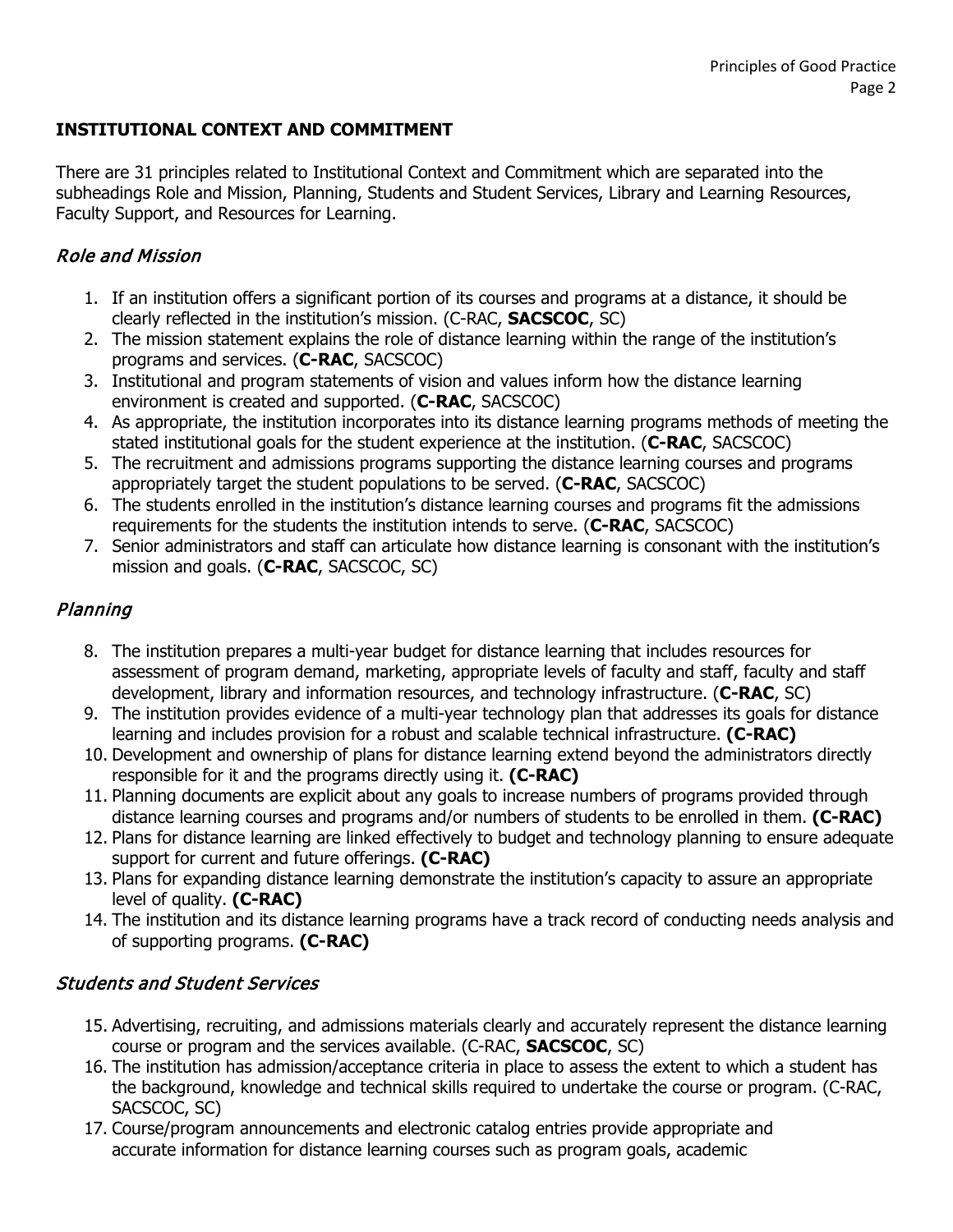requirements, academic calendar, and faculty. (C-RAC, SACSCOC, SC)

- 18. Students should be provided with clear, complete, and timely information on the curriculum, course and degree program requirements, nature of faculty/student interaction, assumptions about technological competence and skills, technical equipment requirements, availability of academic support services and financial aid resources, and costs and payment policies. (C-RAC, QM, SACSCOC, SC)
- 19. The institution provides good web-based information to students about the nature of the distance learning environment and assists them in determining if they possess the skills important to succeed in distance learning. (**C-RAC**, SACSCOC, SC)
- 20. Students enrolled in distance education courses are able to use the technology employed, have the equipment necessary to succeed, and are provided assistance in the technical environment. (C-RAC, **SACSCOC**, SC, QM)
	- a. The institution provides a distance learning orientation program; **(C-RAC**, SC)
	- b. Students in distance learning programs have ready access to technology support, preferably 24/7 support; **(C-RAC**, SC)
	- c. Students using distance learning demonstrate proficiency in the use of electronic forms of learning resources. **(C-RAC,** QM, SACSCOC, SC)
- 21. Students have adequate access to the range of services appropriate to support the programs offered through distance education. (C-RAC, QM**, SACSCOC**, SC)
	- a. Students in distance learning programs have adequate access to student services, including financial aid, course registration, and career and placement counseling; (**C-RAC**, QM, SACSCOC, SC)
	- b. The institution provides support services to students in formats appropriate to the delivery of the distance learning program. (**C-RAC**, QM, SACSCOC, SC)
- 22. Enrolled students have reasonable and adequate access to the range of student services and student rights appropriate to support their learning. (C-RAC, QM, SACSCOC, SC)
	- a. Student complaint processes are clearly defined and can be used electronically; (**C-RAC,**  SACSCOC, SC)
	- b. Students in distance programs have an adequate procedure for resolving their complaints, and the institution follows its policies and procedures. (C-RAC, **SACSCOC**, SC)
- 23. Students are provided with reasonable and cost-effective ways to participate in the institution's system of student authentication. (**C-RAC**, SACSCOC)
- 24. Documented procedures assure that security of personal information is protected in the conduct of assessments and evaluations and in the dissemination of results. (C-RAC, **SACSCOC**)

## Library and Learning Resources

- 25. Students have access to and can effectively use appropriate library and learning resources. (**SACSCOC**, C-RAC, SC, QM)
- 26. Students using distance learning have adequate access to learning resources, including library, information resources, laboratories, equipment appropriate to academic courses or programs. (SACSCOC, **C-RAC,** SC, QM)

# Faculty Support

- 27. The course of program provides faculty support services and training specifically related to teaching via distance learning modalities. (C-RAC, SACSCOC, SC)
- 28. The institution provides adequate equipment, software, and communications access to faculty to support interaction with students, institutions, and other faculty. (C-RAC, SACSCOC)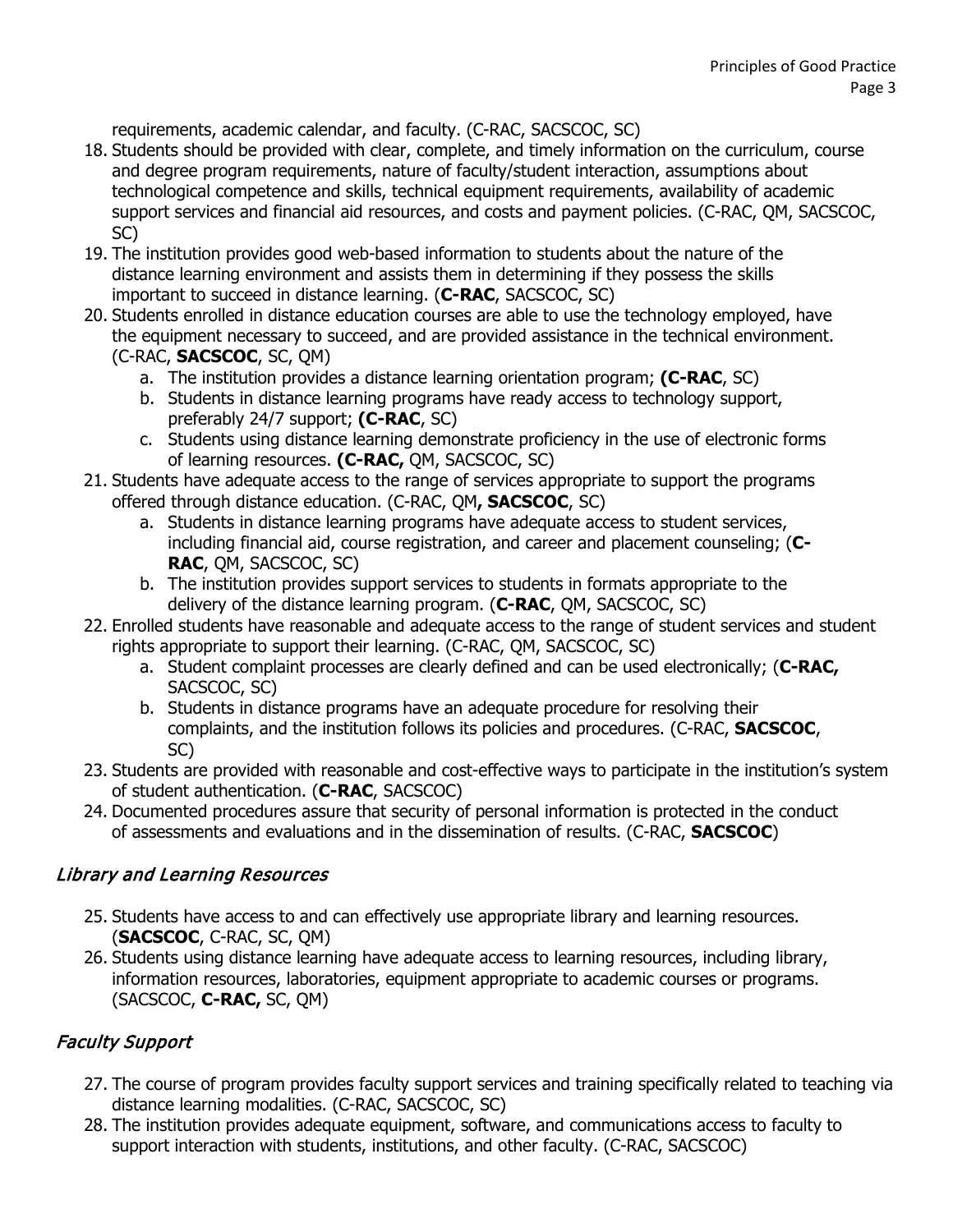29. Policies for faculty evaluation include appropriate recognition of teaching and scholarly activities related to courses of programs offered via distance. (C-RAC, SACSCOC)

## Resources for Learning

- 30. The institution ensures that appropriate learning resources are available to students. (C-RAC, SACSCOC, SC, QM)
- 31. The institution evaluates the adequacy of and the cost to students for access to learning resources. (C-RAC)

## **CURRICULUM AND INSTRUCTION**

There are 24 principles related to Curriculum and Instruction.

- 1. A degree or certificate course or program offered electronically is coherent and complete. (C-RAC, SACSCOC)
- 2. The course or program provides for regular and substantive interaction between faculty and students, students and students, and student and content. (C-RAC, SACSCOC, SC, QM)
- 3. Academic standards and student learning for all courses or programs offered at a distance will be the same as those for courses or programs delivered by other means at the institution where the course or program originates. (C-RAC, SACSCOC, SC)
- 4. Qualified faculty provide appropriate oversight of the course or program that is offered electronically. (C-RAC, SACSCOC)
- 5. The faculty assumes primary responsibility for and exercises oversight of distance education, ensuring both the rigor of programs and the quality of instruction. (C-RAC, **SACSCOC**)
- 6. The technology used is appropriate to the nature and objectives of the courses and programs and expectations concerning the use of such technology are clearly communicated to students. (C-RAC, **SACSCOC**, SC, QM)
- 7. Distance education policies are clear concerning ownership of materials, faculty compensation, copyright issues, and the use of revenue derived from the creation and production of software, telecourses, or other media products. (**SACSCOC**, C-RAC)
- 8. Academic support services are appropriate and specifically related to distance education. (**SACSCOC**, C-RAC, SC, QM)
- 9. Program length is appropriate for each of the institution's educational programs, including those offered through distance education. (**SACSCOC**, C-RAC, SC)
- 10. For all degree programs offered through distance education, the programs embody a coherent course of study that is compatible with the institution's mission and is based upon fields of study appropriate to higher education. (**SACSCOC**, C-RAC, SC)
- 11. For all courses offered through distance education, the institution employs sound and acceptable practices for determining the amount and level of credit awarded and justifies the use of a unit other than semester credit hours by explaining its equivalency. (**SACSCOC**, C-RAC)
- 12. An institution entering into consortial arrangements or contractual agreements for the delivery of courses/programs or services offered by distance education is an active participant in ensuring the effectiveness and quality of the courses/programs offered by all of the participants. (**SACSCOC**, C-RAC)
- 13. The institution's policies on academic integrity include explicit references to online learning and are discussed during the orientation for online students. (**C-RAC**, QM)
- 14. Approval of online courses and programs follows standard processes used in the college or university. (**C-RAC**)
- 15. Online learning courses and programs are evaluated on a periodic basis. (**C-RAC**)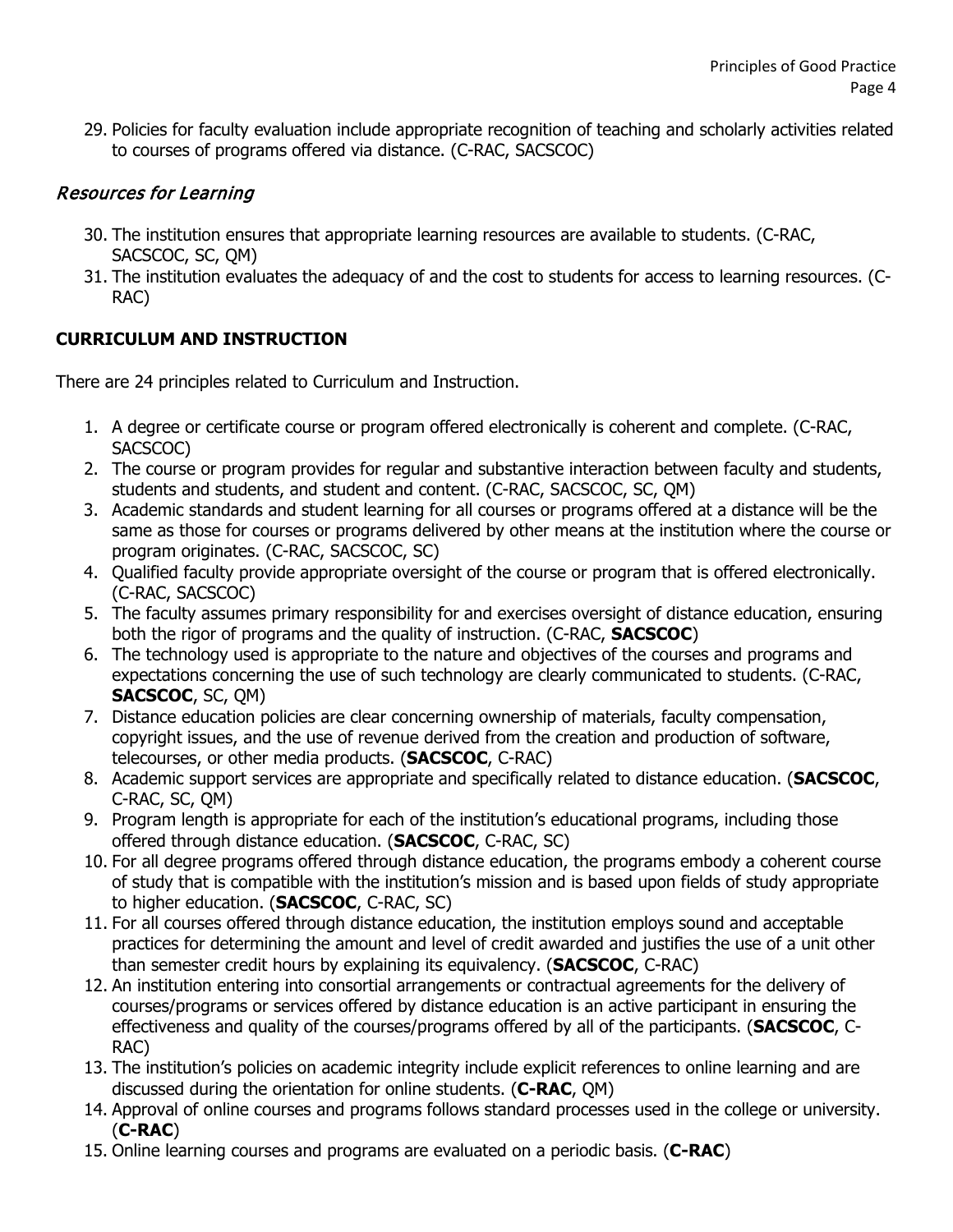- 16. The curricular goals and course objectives show that the institution or program has knowledge of the best uses of online learning in different disciplines and settings. (**C-RAC**, SACSCOC, SC)
- 17. Curricula delivered through online learning are benchmarked against on-ground courses and programs, if provided by the institution, or those provided by traditional institutions. (**C-RAC**)
- 18. The curriculum is coherent in its content and sequencing of courses and is effectively defined in easily available documents including course syllabi and program descriptions. (**C-RAC,** QM, SACSCOC, SC)
- 19. Scheduling of online learning courses and programs provides students with a dependable pathway to ensure timely completion of degrees. (**C-RAC**)
- 20. The institution or program has established and enforces a policy on online learning course enrollments to ensure faculty capacity to work appropriately with students. **(C-RAC**)
- 21. Expectations for any required face-to-face, on-ground work (e.g., internships, specialized laboratory work) are stated clearly. (**C-RAC**)
- 22. Curriculum design and the course management system enable active faculty contribution to the learning environment. (**C-RAC,** QM)
- 23. Course and program structures provide schedule and support known to be effective in helping online learning students persist and succeed. (**C-RAC**, QM, SACSCOC. SC)
- 24. Accessibility of course content and technologies required for course completion is reviewed and alternative methods for access are identified if necessary. (**QM**, SC)

## **FACULTY**

There are ten principles related to Faculty.

- 1. The institution's faculty have a designated role in the design and implementation of its online learning offerings. (**C-RAC**)
- 2. An institution offering distance learning courses/programs ensures that there is a sufficient number of faculty qualified to develop, design, and teach the courses/programs. (C-RAC, **SACSCOC**)
- 3. The institution has clear criteria for the evaluation of faculty teaching distance education courses and programs. (C-RAC**, SACSCOC**, SC)
- 4. Faculty who teach in distance education courses and programs receive appropriate training. (C-RAC**, SACSCOC**, SC)
- 5. Online learning faculties are carefully selected, appropriately trained, frequently evaluated, and are marked by an acceptable level of turnover. (**C-RAC,** SACSCOC, SC)
- 6. The institution's training program for online learning faculty is periodic, incorporates tested good practices in online learning pedagogy, and ensures competency with the range of software products used by the institution. (**C-RAC,** SACSCOC, SC)
- 7. Faculty are proficient and effectively supported in using the course management system. (**C-RAC,**  SACSCOC)
- 8. The office or persons responsible for online learning training programs are clearly identified and have the competencies to accomplish the tasks, including knowledge of the specialized resources and technical support available to support course development and delivery. (**C-RAC,** SACSCOC)
- 9. Faculty members engaged in online learning share in the mission and goals of the institution and its programs and are provided the opportunities to contribute to the broader activities of the institution. (**C-RAC,** SACSCOC)
- 10. Students express satisfaction with the quality of the instruction provided by online learning faculty members. (**C-RAC,** SACSCOC, SC)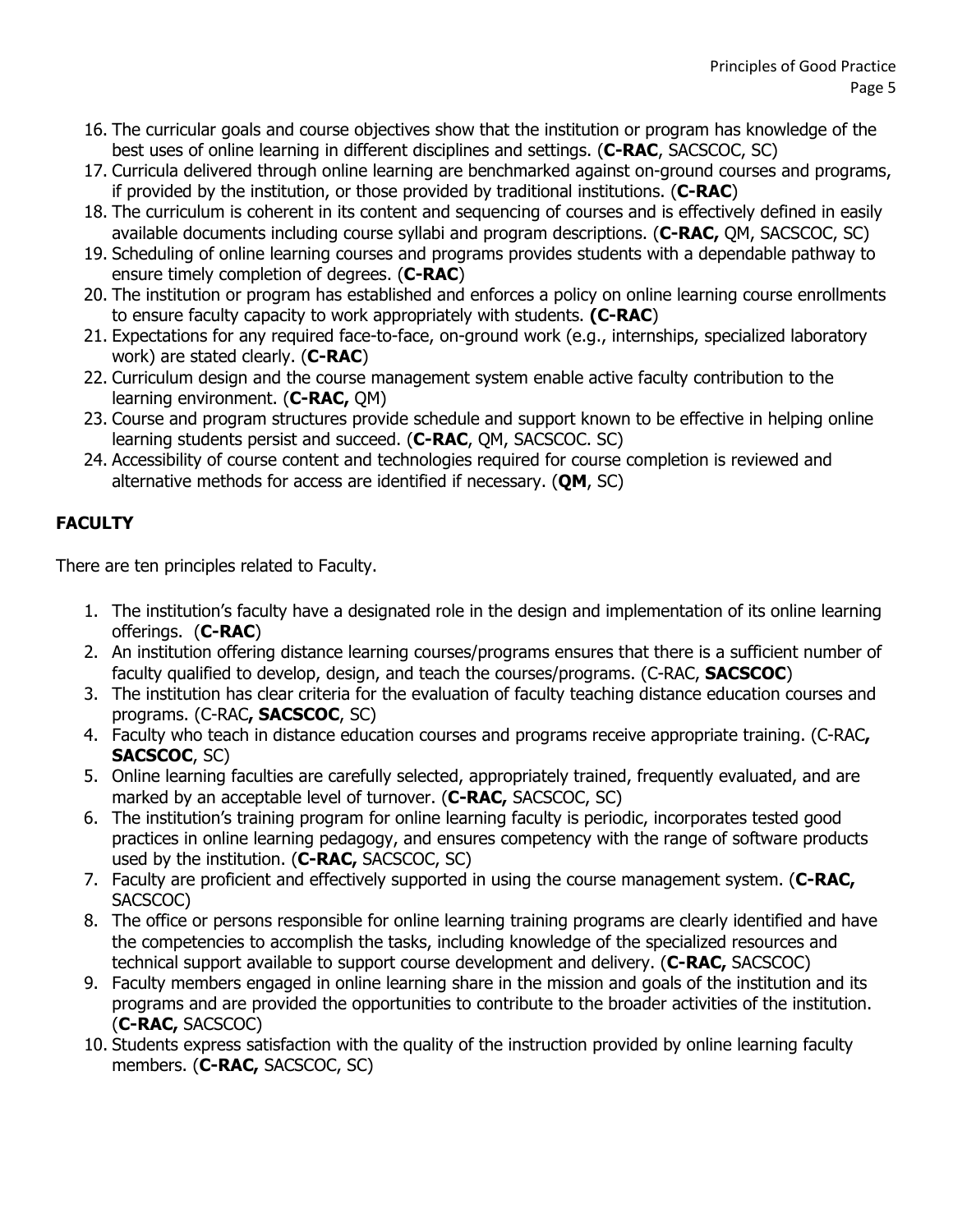### **EVALUATION AND ASSESSMENT**

There are seven principles related to Evaluation and Assessment.

- 1. Assessment of student learning follows processes used in onsite courses or programs and/or reflects good practice in assessment methods. (**C-RAC**, QM, SACSCOC)
- 2. Student course evaluations are routinely taken and an analysis of them contributes to strategies for course improvements. (**C-RAC,** SACSCOC)
- 3. The institution regularly evaluates the effectiveness of the academic and support services provided to students in online courses and uses the results for improvement. (**C-RAC,** SACSCOC)
- 4. The institution documents its successes in implementing changes informed by its programs of assessment and evaluation. (**C-RAC**, SACSCOC)
- 5. The institution sets appropriate goals for the retention/persistence of students using online learning, assesses its achievement of these goals, and uses the results for improvement. (**C-RAC**, SACSCOC)
- 6. If faculty roles are distributed, the evaluation strategies ensure effective communication between faculty members who design curriculum, faculty members who interact with students, and faculty members who evaluate student learning. (**C-RAC**, SACSCOC)
- 7. The institution utilizes examples of student work and student interactions among themselves and with faculty in assessment of program learning outcomes. (**C-RAC**, SACSCOC)

### **FACILITIES AND FINANCES**

There are two principles related to Facilities and Finances.

- 1. Appropriate equipment and technical expertise required for distance education are available. (C-RAC, QM, **SACSCOC**, SC)
- 2. The institution, in making distance education courses/programs a part of its mission, provides adequate funding for faculty, staff, services, and technological infrastructure to support the methodology. (C-RAC, **SACSCOC**, SC)

### **ADHERENCE TO FEDERAL REQUIREMENTS**

There are 6 principles related to Adherence to Federal Requirements.

- 1. The institution demonstrates that the student who registers in a distance education course or program is the same student who participates in and completes the course or program and receives the credit by verifying the identity of a student who participates in class or coursework by using, at the option of the institution, methods such as (1) a secure login and pass code, (2) proctored examinations, and (3) new or other technologies and practices that are effective in verifying student identification. (C-RAC, **SACSCOC**, SC)
- 2. The institution demonstrates that it has a written procedure for protecting the privacy of students enrolled in distance education courses or programs. (C-RAC, **SACSCOC**, SC)
- 3. The institution demonstrates that it has a written procedure distributed at the time of registration or enrollment that notifies students of any projected additional student charges associated with verification of student identity. (C-RAC, **SACSCOC**)
- 4. The institution that offers distance education must ensure that it reports accurate headcount enrollment on its annual Institutional Profile submitted to the Commission. (C-RAC, **SACSCOC**)
- 5. The institution demonstrates that efforts are made to ensure compliance with federal and state accessibility requirements. (**SC**)